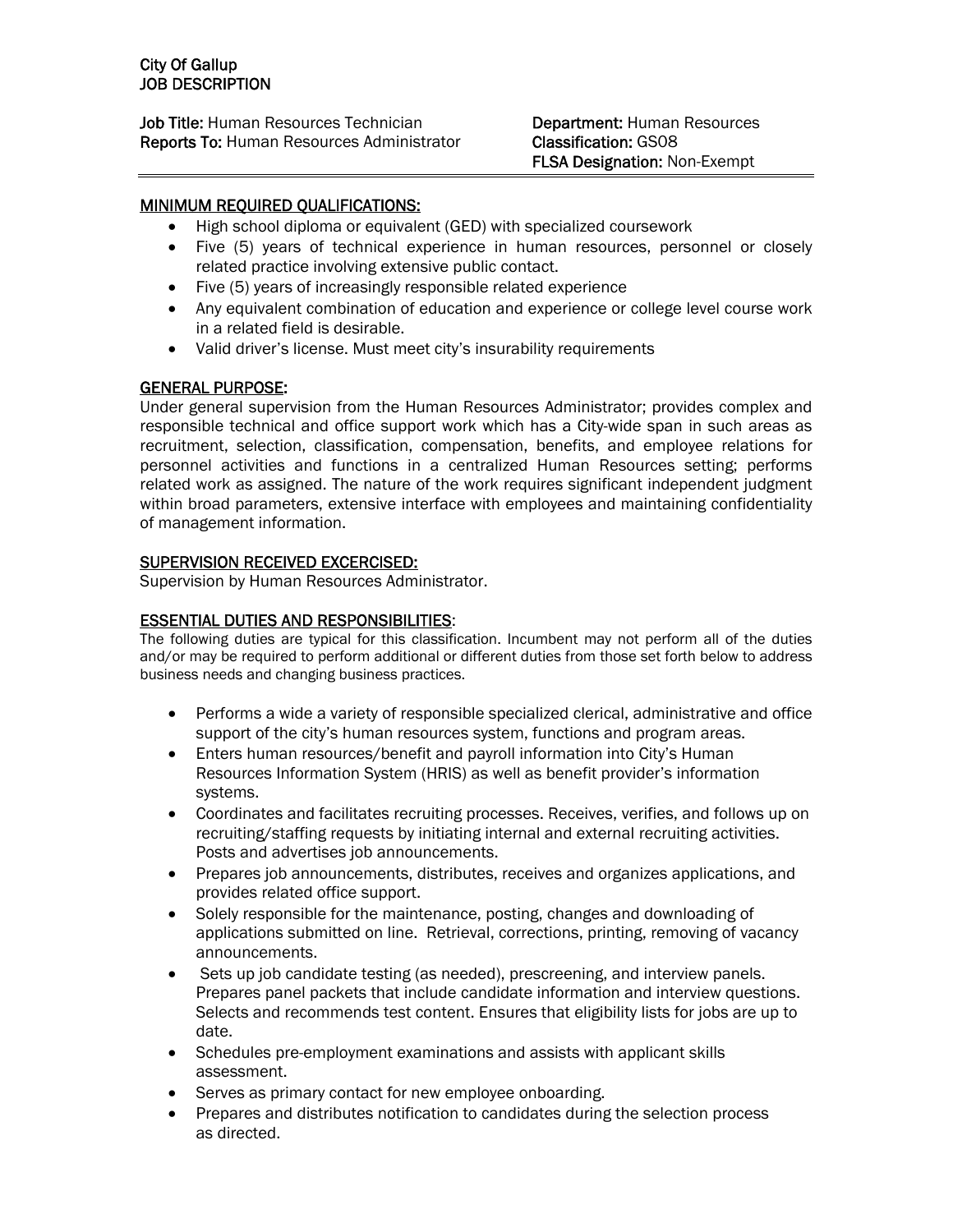- Maintains automated personnel records for all City employees including confidential medical and disciplinary records and maintains secure storage of confidential records. Maintains updated position descriptions in the database for all employees. Responds to requests for employment verification and employment records. Makes search in files for material requested by department heads and/or other parties
- Answer telephone and in-person inquiries
- Actively engages in job fairs and other recruitment activities with participants within the recruitment area
- HR Alert notices for appropriate personnel, i.e., IT-for deactivation of Key Card, Purchasing-for deactivation of P-Card, Customer Service-delinquent utility bills, Payroll-to process last check and vacation pay out.
- Maintains and orders materials and supplies for the Human Resources Department; processes purchase orders; receives and codes invoices for approval.
- Serves as the City's liaison to coordinate and plan employee wellness program activities with third party administrators; assists with planning and coordination of City and other employee events.
- Creates Performance Evaluation Form; distributes performance documents to appropriate manger for completion; distributes completed performance evaluation to appropriate staff for signature; tracks completion of performance evaluations; sends out reminder for late performance evaluations.
- Assists the Human Resources Department staff by conducting research and compiling information from a variety of sources for the completion of forms or the preparation of reports, classification studies, salary and benefits surveys, and/or relates documents.
- Performs a variety of general office support duties; composes types and proofreads letters and other documents; makes copies; distributes documents via interoffice mail and U.S. mail, and various overnight services.
- Coordinates various meetings and events including deferred compensation representative on site meetings; schedules meetings dates; secure meetings rooms; book meetings.
- Performs other duties as assigned that support the overall objective of the position.

# QUAILIFICATIONS:

The following generally describes the knowledge and ability required to enter the job and/or be learned within a short period of time in order to successfully perform the assigned duties.

## KNOWLEDGE, SKILLS AND ABILITIES:

Knowledge: The position requires in depth technical knowledge of the principles, practices, and procedures associated with human resources administration or related public service. Requires a working knowledge of common provisions of employee benefit plans. Must have working knowledge of computers and electronic data processing. Requires working knowledge of personnel policies, rules, laws, and regulations. Requires well-developed knowledge of English language, punctuation, and grammar to prepare professional correspondence.

Skills: Requires demonstrated skills at accessing relational databases, verifying numerical and demographic information, and entering information onto established data entry screens. Requires sufficient math skills to perform standard business math calculations. Requires excellent human relations skills to convey technical concepts to others, to deal with sensitive and private information, to give instructions and orientations, and to facilitate discussions in individual and small group settings.

Abilities: Requires the ability to perform research and analysis. Requires the ability to learn, apply, and interpret City policies, procedures, and rules pertaining to human resources.